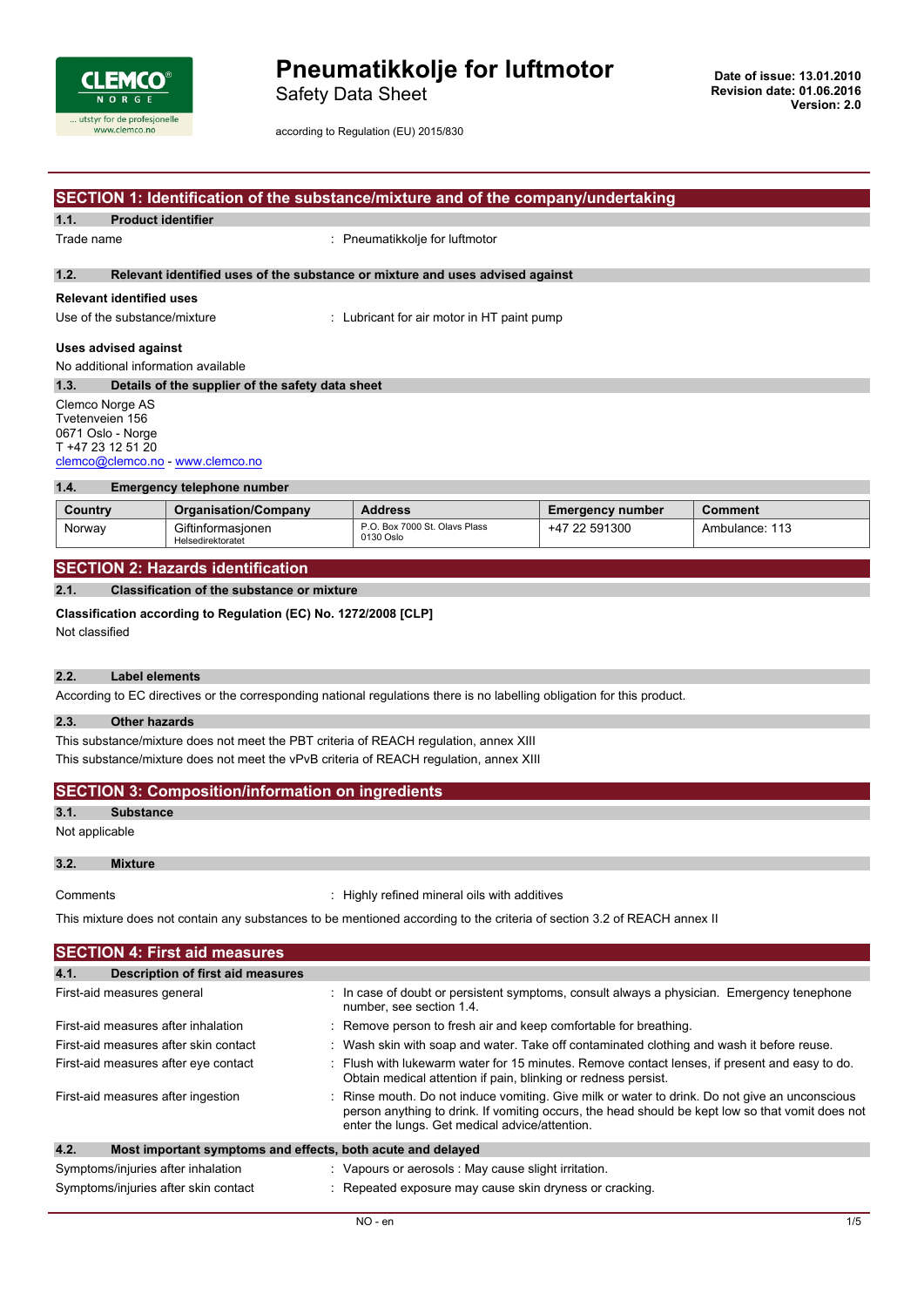## Safety Data Sheet

| according to Regulation (EU) 2015/830                                       |                                                                                                                                                                                 |  |  |  |
|-----------------------------------------------------------------------------|---------------------------------------------------------------------------------------------------------------------------------------------------------------------------------|--|--|--|
| Symptoms/injuries after eye contact                                         | : May cause slight irritation.                                                                                                                                                  |  |  |  |
| Symptoms/injuries after ingestion                                           | : Ingestion may cause nausea, vomiting and diarrhea.                                                                                                                            |  |  |  |
| 4.3.                                                                        | Indication of any immediate medical attention and special treatment needed                                                                                                      |  |  |  |
| Treat symptomatically.                                                      |                                                                                                                                                                                 |  |  |  |
| <b>SECTION 5: Firefighting measures</b>                                     |                                                                                                                                                                                 |  |  |  |
| 5.1.<br><b>Extinguishing media</b>                                          |                                                                                                                                                                                 |  |  |  |
| Suitable extinguishing media                                                | : Foam, powder, carbon dioxide (CO2), water spray.                                                                                                                              |  |  |  |
| Unsuitable extinguishing media                                              | Do not use straight streams.                                                                                                                                                    |  |  |  |
| 5.2.<br>Special hazards arising from the substance or mixture               |                                                                                                                                                                                 |  |  |  |
| Fire hazard                                                                 | : Non flammable. Combustible if heated. Under fire conditions closed containers may rupture or<br>explode.                                                                      |  |  |  |
| Hazardous decomposition products in case of<br>fire                         | Carbon oxides (CO, CO2). fume.                                                                                                                                                  |  |  |  |
| 5.3.<br><b>Advice for firefighters</b>                                      |                                                                                                                                                                                 |  |  |  |
| Precautionary measures fire                                                 | : Evacuate area. Cool tanks/drums with water spray/remove them into safety.                                                                                                     |  |  |  |
| Protection during firefighting                                              | Do not enter fire area without proper protective equipment, including respiratory protection.                                                                                   |  |  |  |
| Other information                                                           | : Do not allow run-off from fire fighting to enter drains or water courses.                                                                                                     |  |  |  |
| <b>SECTION 6: Accidental release measures</b>                               |                                                                                                                                                                                 |  |  |  |
| 6.1.<br>Personal precautions, protective equipment and emergency procedures |                                                                                                                                                                                 |  |  |  |
| General measures                                                            | : Ventilate spillage area. Avoid breathing vapor or mist. Use personal protective equipment as<br>required. Refer to section 8. Spilled material may present a slipping hazard. |  |  |  |
| 6.2.<br><b>Environmental precautions</b>                                    |                                                                                                                                                                                 |  |  |  |
| Avoid release to the environment.                                           |                                                                                                                                                                                 |  |  |  |
| 6.3.<br>Methods and material for containment and cleaning up                |                                                                                                                                                                                 |  |  |  |
| Methods for cleaning up                                                     | : Take up liquid spill into absorbent material.                                                                                                                                 |  |  |  |
| Other information                                                           | Dispose of materials or solid residues at an authorized site. Dispose as hazardous waste. Refer<br>to section 13.                                                               |  |  |  |
| 6.4.<br>Reference to other sections                                         |                                                                                                                                                                                 |  |  |  |
| For further information refer to section 8 and 13.                          |                                                                                                                                                                                 |  |  |  |
| <b>SECTION 7: Handling and storage</b>                                      |                                                                                                                                                                                 |  |  |  |
| Precautions for safe handling<br>7.1.                                       |                                                                                                                                                                                 |  |  |  |
| Precautions for safe handling                                               | : Ensure good ventilation of the work station. Avoid contact with skin and eyes. Avoid breathing<br>vapor or mist. Wear personal protective equipment. Refer to section 8.      |  |  |  |
| Hygiene measures                                                            | Do not eat, drink or smoke when using this product. Always wash hands after handling the<br>product.                                                                            |  |  |  |
| 7.2.<br>Conditions for safe storage, including any incompatibilities        |                                                                                                                                                                                 |  |  |  |
| Storage conditions                                                          | : Store in a well-ventilated place. Keep cool.                                                                                                                                  |  |  |  |
| Incompatible materials                                                      | : Strong oxidizers.                                                                                                                                                             |  |  |  |
| 7.3.<br>Specific end use(s)                                                 |                                                                                                                                                                                 |  |  |  |
| No additional information available                                         |                                                                                                                                                                                 |  |  |  |
| <b>SECTION 8: Exposure controls/personal protection</b>                     |                                                                                                                                                                                 |  |  |  |
| 8.1.<br><b>Control parameters</b>                                           |                                                                                                                                                                                 |  |  |  |
| Pneumatikkolje for luftmotor                                                |                                                                                                                                                                                 |  |  |  |
| Oil vapour: 50 mg/m <sup>3</sup><br>Norway                                  | Oil mist (mineral oil particles): 1 mg/m <sup>3</sup>                                                                                                                           |  |  |  |
|                                                                             |                                                                                                                                                                                 |  |  |  |

## **8.2. Exposure controls**

Appropriate engineering controls : Ensure good ventilation of the work station.

## **Hand protection:**

Wear suitable gloves resistant to chemical penetration

| Type | <b>Material</b>            |                  | mm    | ıdard         |
|------|----------------------------|------------------|-------|---------------|
| ---  | (NBR)<br>Nitrile r<br>ubbe | - 6 C<br>minutes | $---$ | <b>EN 374</b> |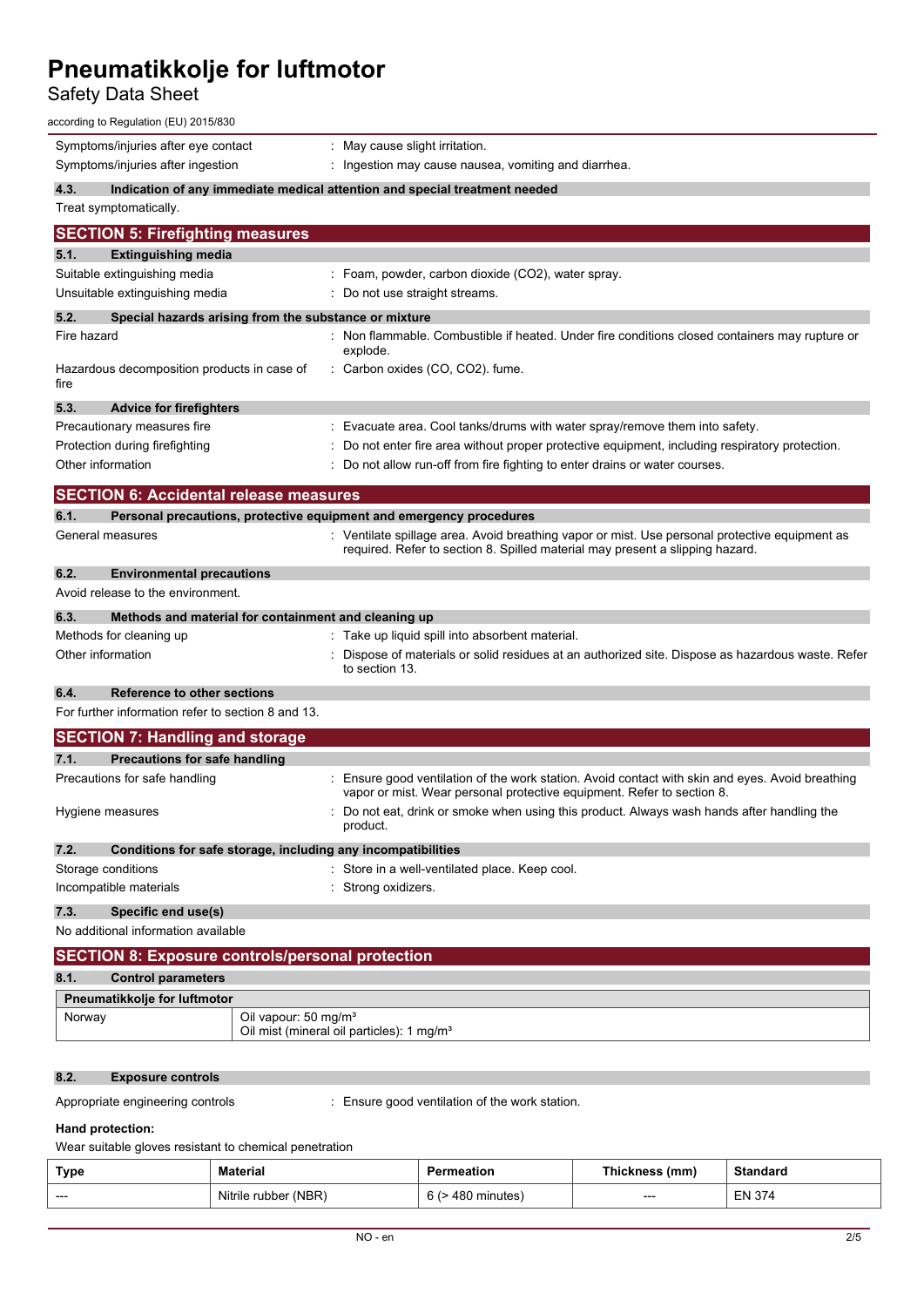# Safety Data Sheet

according to Regulation (EU) 2015/830

### **Eye protection:**

Use splash goggles when eye contact due to splashing is possible. EN 166

### **Skin and body protection:**

Normal overalls

### **Respiratory protection:**

Normally not necessary. If risk of inhalation of vapors, use respiratory protection with filter A. EN 14387

#### **Environmental exposure controls** : Avoid release to the environment.

| <b>SECTION 9: Physical and chemical properties</b>            |                                               |
|---------------------------------------------------------------|-----------------------------------------------|
| Information on basic physical and chemical properties<br>9.1. |                                               |
| Physical state                                                | : Liquid                                      |
| Colour                                                        | : Amber.                                      |
| Odour                                                         | Mild.                                         |
| Odour threshold                                               | No data available                             |
| рH                                                            | No data available                             |
| Relative evaporation rate (butyl acetate=1)                   | : No data available                           |
| Melting point                                                 | No data available                             |
| Freezing point                                                | No data available                             |
| Boiling point                                                 | $:$ > 316 °C                                  |
| Flash point                                                   | : 200 °C                                      |
| Auto-ignition temperature                                     | : No data available                           |
| Decomposition temperature                                     | : No data available                           |
| Flammability (solid, gas)                                     | : Not applicable                              |
| Vapour pressure                                               | < 0,1 mm Hg Not applicable                    |
| Relative vapour density at 20 °C                              | $\therefore$ > 2                              |
| Relative density                                              | No data available                             |
| Density                                                       | $0,884$ g/cm <sup>3</sup> (15 <sup>o</sup> C) |
| Solubility                                                    | Insoluble in water.                           |
| Log Pow                                                       | : No data available                           |
| Viscosity, kinematic                                          | 95 cSt (°C)                                   |
| Viscosity, dynamic                                            | No data available                             |
| <b>Explosive properties</b>                                   | Not explosive.                                |
| Oxidising properties                                          | Non flammable.                                |
| <b>Explosive limits</b>                                       | No data available                             |
| 9.2.<br><b>Other information</b>                              |                                               |
| Viscosity, kinematic                                          | : 11 cSt ( $(100^{\circ}C)$ )                 |
| Pour point:                                                   | $-30 °C$                                      |

## **SECTION 10: Stability and reactivity**

## **10.1. Reactivity**

The product is non-reactive under normal conditions of use, storage and transport.

## **10.2. Chemical stability**

Stable under normal conditions.

## **10.3. Possibility of hazardous reactions**

No dangerous reactions known under normal conditions of use.

## **10.4. Conditions to avoid**

### Overheating.

**10.5. Incompatible materials**

Strong oxidizing agents.

### **10.6. Hazardous decomposition products**

Under normal conditions of storage and use, hazardous decomposition products should not be produced.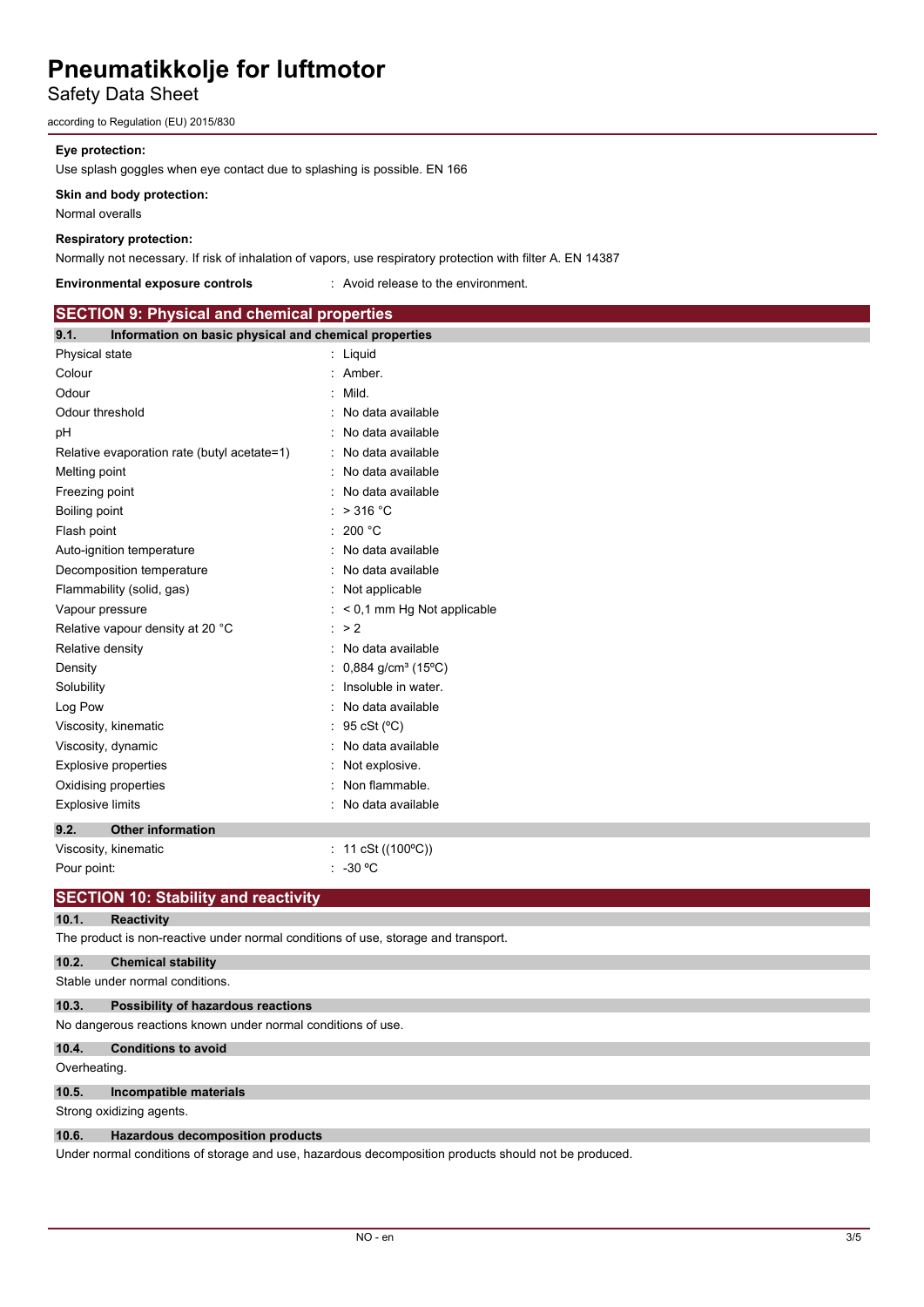Safety Data Sheet

according to Regulation (EU) 2015/830

## **SECTION 11: Toxicological information**

## **11.1. Information on toxicological effects**

| Acute toxicity                                        | : Not classified. Based on available data, the classification criteria are not met. IF SWALLOWED:<br>May cause gastrointestinal irritation, nausea, vomiting and diarrhoea      |
|-------------------------------------------------------|---------------------------------------------------------------------------------------------------------------------------------------------------------------------------------|
| Skin corrosion/irritation                             | : Not classified. Based on available data, the classification criteria are not met. Repeated<br>exposure may cause skin dryness or cracking                                     |
| Serious eye damage/irritation                         | : Not classified. Based on available data, the classification criteria are not met. May cause<br>moderate irritation                                                            |
| Respiratory or skin sensitisation                     | : Not classified (Based on available data, the classification criteria are not met)                                                                                             |
| Germ cell mutagenicity                                | : Not classified (Based on available data, the classification criteria are not met)                                                                                             |
| Carcinogenicity                                       | : Not classified (Based on available data, the classification criteria are not met)                                                                                             |
| Reproductive toxicity                                 | : Not classified (Based on available data, the classification criteria are not met)                                                                                             |
| Specific target organ toxicity (single exposure)      | : Not classified. Based on available data, the classification criteria are not met. Inhalation of<br>mists or vapours at elevated temperatures may cause respiratory irritation |
| Specific target organ toxicity (repeated<br>exposure) | : Not classified (Based on available data, the classification criteria are not met)                                                                                             |
| Aspiration hazard                                     | : Not classified (Based on available data, the classification criteria are not met)                                                                                             |
| Pneumatikkolje for luftmotor                          |                                                                                                                                                                                 |
| Viscosity, kinematic                                  | 95 mm <sup>2</sup> /s (°C)                                                                                                                                                      |
| Other information                                     | Likely routes of exposure: ingestion, inhalation, skin and eye. Used product may contain<br>contaminations with greater health risks than the original product.                 |

| <b>OXICITY</b> |
|----------------|

Ecology - general **interpretatal** : Does not contain any ingredients currently classified as Dangerous for the Environment.

## **12.2. Persistence and degradability**

**SECTION 12: Ecological information**

| Pneumatikkolje for luftmotor                       |                                      |
|----------------------------------------------------|--------------------------------------|
| Persistence and degradability                      | Not readily biodegradable.           |
|                                                    |                                      |
| 12.3.<br><b>Bioaccumulative potential</b>          |                                      |
| Pneumatikkolje for luftmotor                       |                                      |
| Bioaccumulative potential                          | Low bioaccumulation potential.       |
|                                                    |                                      |
| 12.4.<br><b>Mobility in soil</b>                   |                                      |
| Pneumatikkolje for luftmotor                       |                                      |
| Mobility in soil                                   | Low mobility (soil)                  |
| Ecology - soil                                     | Insoluble in water. Floats on water. |
|                                                    |                                      |
| 12.5.<br><b>Results of PBT and vPvB assessment</b> |                                      |
| Pneumatikkolje for luftmotor                       |                                      |

| This substance/mixture does not meet the PBT criteria of REACH regulation, annex XIII  |
|----------------------------------------------------------------------------------------|
| This substance/mixture does not meet the vPvB criteria of REACH regulation, annex XIII |
|                                                                                        |

## **12.6. Other adverse effects**

Additional information **interest in the environment** : Avoid release to the environment

| <b>SECTION 13: Disposal considerations</b> |                                                                                       |  |  |
|--------------------------------------------|---------------------------------------------------------------------------------------|--|--|
| 13.1.<br>Waste treatment methods           |                                                                                       |  |  |
| Regional legislation (waste)               | : Norwegian waste code: 7011 Waste oil, refundable / 7012 Waste oil, non-refundable.  |  |  |
| Waste treatment methods                    | : Hazardous waste. Remove to an authorized waste treatment plant.                     |  |  |
| European List of Waste (LoW) code          | $\pm$ 13 02 05 $^*$ - mineral-based non-chlorinated engine, gear and lubricating oils |  |  |

#### **SECTION 14: Transport information** In accordance with ADR / RID / IMDG / IATA / ADN

| III accoluatice willi ADR / RID / INDG / IATA / ADN |               |               |               |               |  |  |
|-----------------------------------------------------|---------------|---------------|---------------|---------------|--|--|
| <b>ADR</b>                                          | <b>IMDG</b>   | IATA          | ADN           | RID           |  |  |
| 14.1.<br>UN number                                  |               |               |               |               |  |  |
| Not regulated                                       | Not regulated | Not regulated | Not regulated | Not regulated |  |  |
|                                                     |               |               |               |               |  |  |